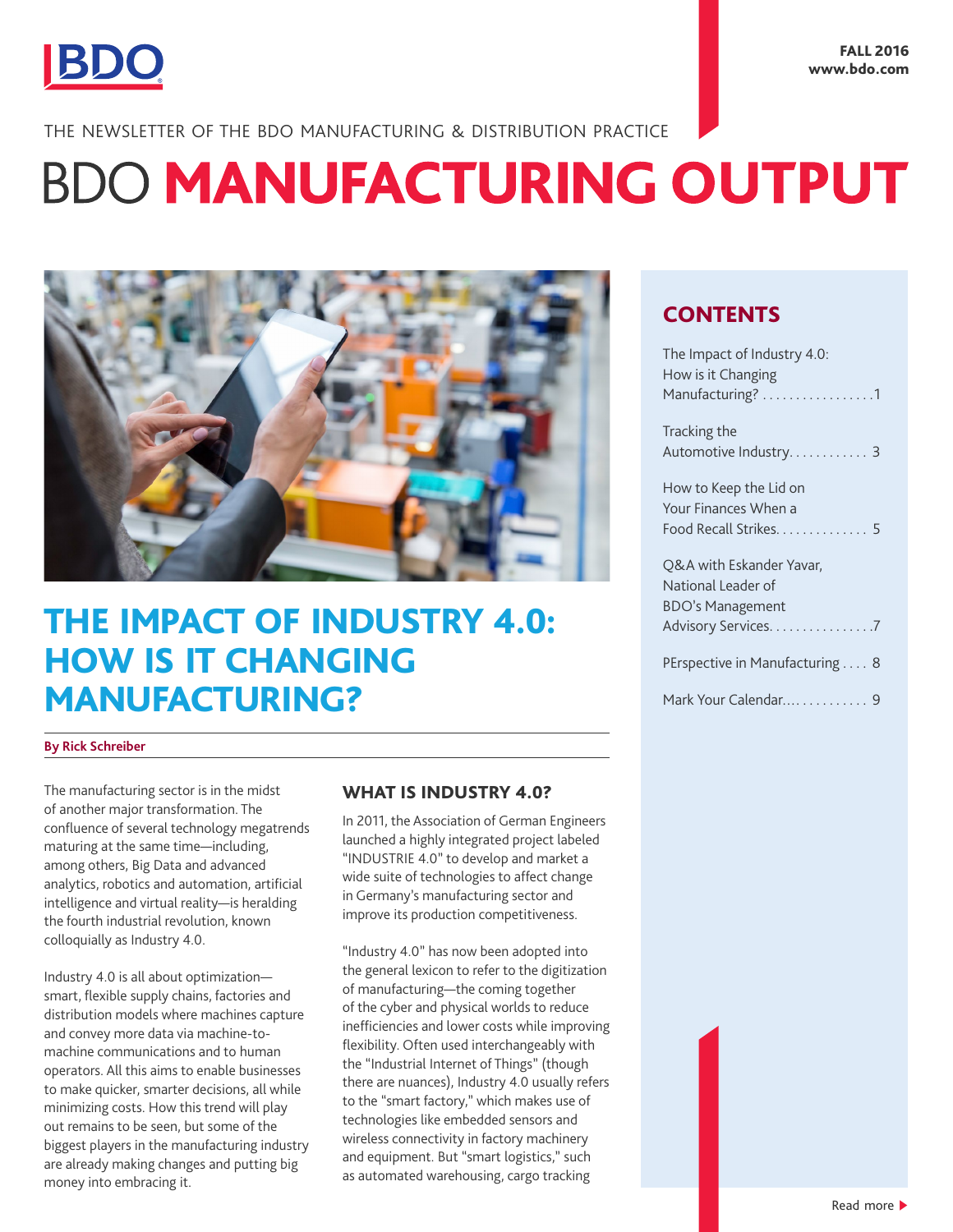## CONTINUED FROM PAGE 1 THE IMPACT OF INDUSTRY 4.0

and remote fleet management, can be just as transformative in increasing value across the entire supply chain.

Despite the broadness of the term, most agree that Industry 4.0's impact on the manufacturing industry will be significant, with the potential to disrupt both processes and products. In a recent BDO survey of U.K.-based engineering and manufacturing managers, 20 percent said they have some level of Industry 4.0 strategy in place, and 43 percent are making investments in automation over the next 24 months; those who aren't making investments cite their lack of understanding as the main reason.

## BUILDING THE INDUSTRY 4.0 FOUNDATION

Manufacturers have access to a wealth of information and tools that can help improve quality and efficiency in the manufacturing process, and enable them to rapidly adjust course in response to disruptions or variable demand. Those who aren't thinking ahead to what's next risk falling dangerously behind, or worse, becoming obsolete.

However, manufacturers must learn to walk before they try to run. Industry 4.0 entails handling massive volumes of data and using business intelligence software to interpret, address and transfer that data to other parts of the business, back to the enterprise resource planning (ERP) system or supply chain partners. Can the IT system process high volumes of data without compromising performance or speed? Are there safeguards in place to preserve data integrity? Are the ERP and manufacturing execution systems (MES) adequately integrated? Will the current IT architecture be able to scale for the future? If a company's IT infrastructure lacks the capacity or controls to ensure data quality, the investment may go to waste or cause significant delays. Insights based on bad data or bad analysis lead to bad decision-making.

## BUILDING CYBERSECURITY **PROTECTIONS**

Manufacturers can't—or at least shouldn't make the leap into Industry 4.0 without considering the cybersecurity implications and investing accordingly. Data shows the manufacturing industry is already a prime target among hackers: The U.S. Department of Homeland Security reported in January that investigations of cyber attacks on the manufacturing sector nearly doubled in the year ended Sept. 30, 2015. If unaddressed, Industry 4.0 will only compound the issue.

Only 8 percent of manufacturers said they were very confident in their cybersecurity protections to prevent an IT breach, according to the BDO-sponsored MPI Internet of Things Study. And 44 percent do not have or are unaware if they have the ability to detect and identify unauthorized Internet-connected devices. Industry 4.0 is breaking down the traditional barriers that can stymie innovation and collaboration, but in doing so, it's creating more opportunities for bad actors to break in. Manufacturers need to design their cybersecurity policies and protocols for the factory of the future, and hold their supply chain partners to the same standard.

## BUILDING A CONNECTED SUPPLY CHAIN

Achieving a smart supply chain requires a network of mutually beneficial relationships between suppliers and customers. Collaboration to achieve better responsiveness and visibility is critical in driving efficiencies and, ultimately, cost savings. Embedded sensor technology enables the links within the supply chain to communicate and cooperate in real time with one another to facilitate smarter, faster decision-making. As a result, the responsiveness of the entire supply chain, including design, manufacturing, volumes, rework and through-life service provisions, is elevated.

Supply chain collaboration in Industry 4.0 also requires a new level of transparency and information sharing across traditionally siloed functions, departments and companies, in order to enable communication in real time about issues that arise. Information sharing must be constant and bidirectional, allowing inter-company visibility into everything from inventory challenges to shipping delays to shifts in demand. Best practices should be shared with internal and external stakeholders to increase efficiencies and improve interoperability. The result—when done right—is increased end-to-end visibility across the entire supply chain ecosystem.

## GAINING AN ADVANTAGE HINGES ON STRATEGY

In short, the race to get ahead should be measured. Industry 4.0 is unavoidable, but smart manufacturing requires smart planning and smart investments. Technology can transform a business, but it can just as easily destroy it. There are many intricacies and preliminary steps to consider in embracing a more forward-thinking Industry 4.0 strategy, starting with laying a proper foundation and outlining clear strategic objectives. Longterm strategic planning is critical to success.



*Rick Schreiber is the national leader of BDO's Manufacturing & Distribution practice, and may be reached at*  rschreiber@bdo.com*.*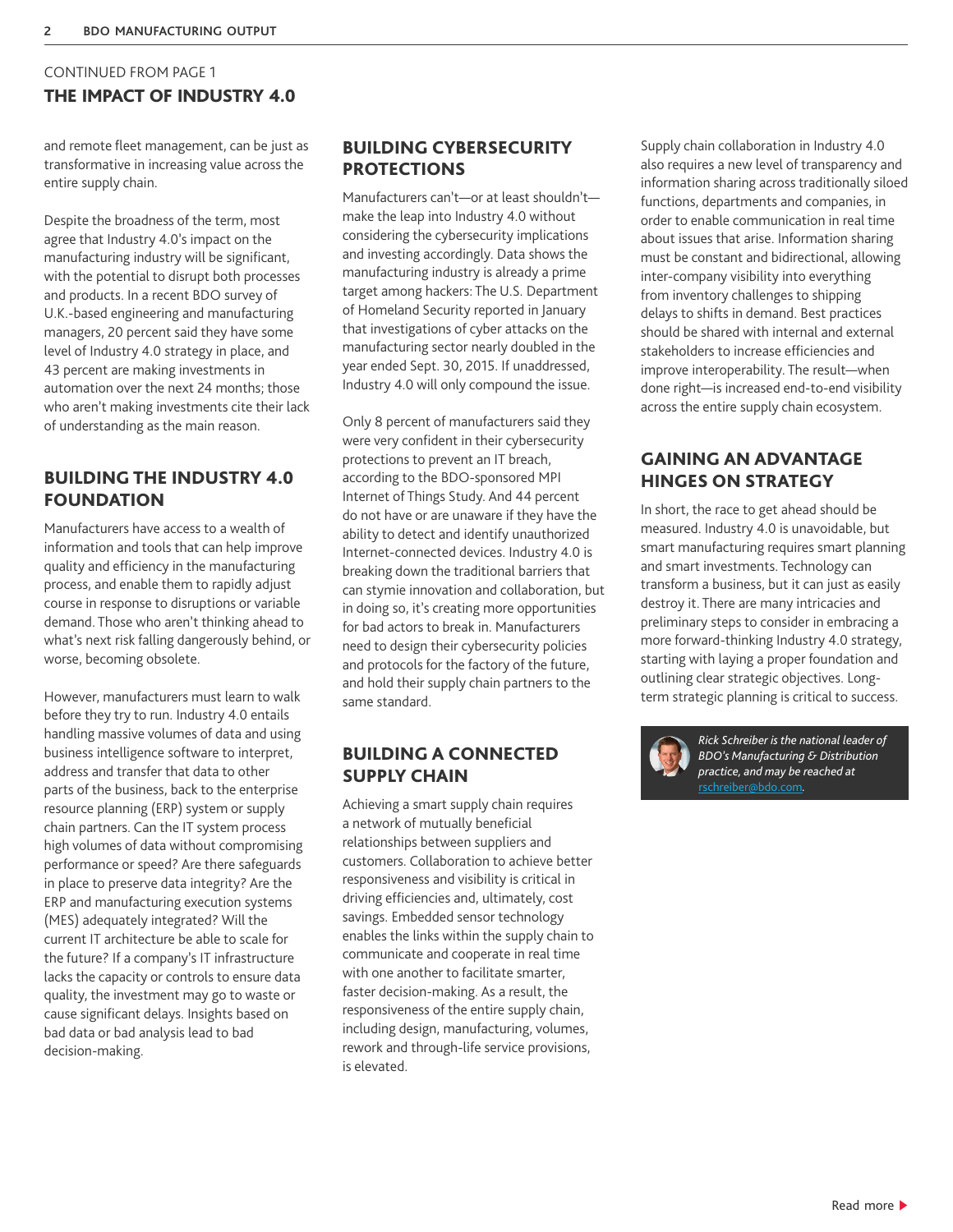## <span id="page-2-0"></span>TRACKING THE AUTOMOTIVE INDUSTRY

## **How are talent shortages in engineering impacting the auto industry?**

#### **By Phil Biggs**

**The auto industry has put the pedal to the metal. As cars and their parts become more advanced, the lines between software, mechanical and electrical engineering are blurring, creating a greater need for collaboration and process improvement among original equipment manufacturers (OEM) and integrator engineering teams.** 

**As a result, the auto space is seeing a fundamental change in the needs and talent makeup of its engineering teams, led primarily by the re-positioning of people and processes, as well as the implementation of new software applications.**

## WHAT ARE THE KEY BUSINESS ISSUES FACING THE AUTO SECTOR?

Tier 1 system integrators' primary role is to efficiently co-locate with the OEM customer and fulfill system integration requirements, while ensuring critical components and parts have a precise operational and financial fit, can be delivered on time and can meet high standards of quality.

The system integrators are facing a onetwo punch as they work to keep pace with OEM global requirements without hurting profitability. And as vehicle platforms become more technologically complex and powertrain options diversify worldwide, these mission-critical suppliers will continue to face even greater demands.

Every supplier will need to optimize vehicle content volume while managing build-to-



operate costs and balancing investment needs. In the next few years, the industry will need to leap over a variety of hurdles, including limited availability and higher costs of key raw materials and down-line supply chain issues in emerging markets. Selecting locations for new assembly plants, complying with evolving tariff and non-tariff policies by region, and aligning those and other business decisions with global technology investments will be vital.

Perhaps the most crucial issue, however, is workforce readiness and deployment as the industry evolves. Modern factories demand a new, diverse and technologically advanced skill set to manage emerging technologies including robotics, laser welding and 3-D printing. Training for jobs in assembly lines and on factory floors and recruiting for engineering staff have been most impacted, particularly amid talent shortages in the U.S.

## WHICH FACTORS CONTRIBUTE TO THE ENGINEERING TALENT SCARCITY?

The automotive industry has historically operated a manufacturing-finance business model until it moved to a design-marketing business model during the middle part of last decade. The manufacturing-finance model, which emphasized mass sales, prevailed from the 1960s through the mid-1990s. The design-marketing model evolved when the need to differentiate car brands sharpened and competition from Germany and Japan escalated pressure on American automakers to add content to vehicles. The global evolution in business models today is attributed in part to the relationship between buyers' changing tastes and the proliferation of onboard electronics, technology and development of powertrain variants.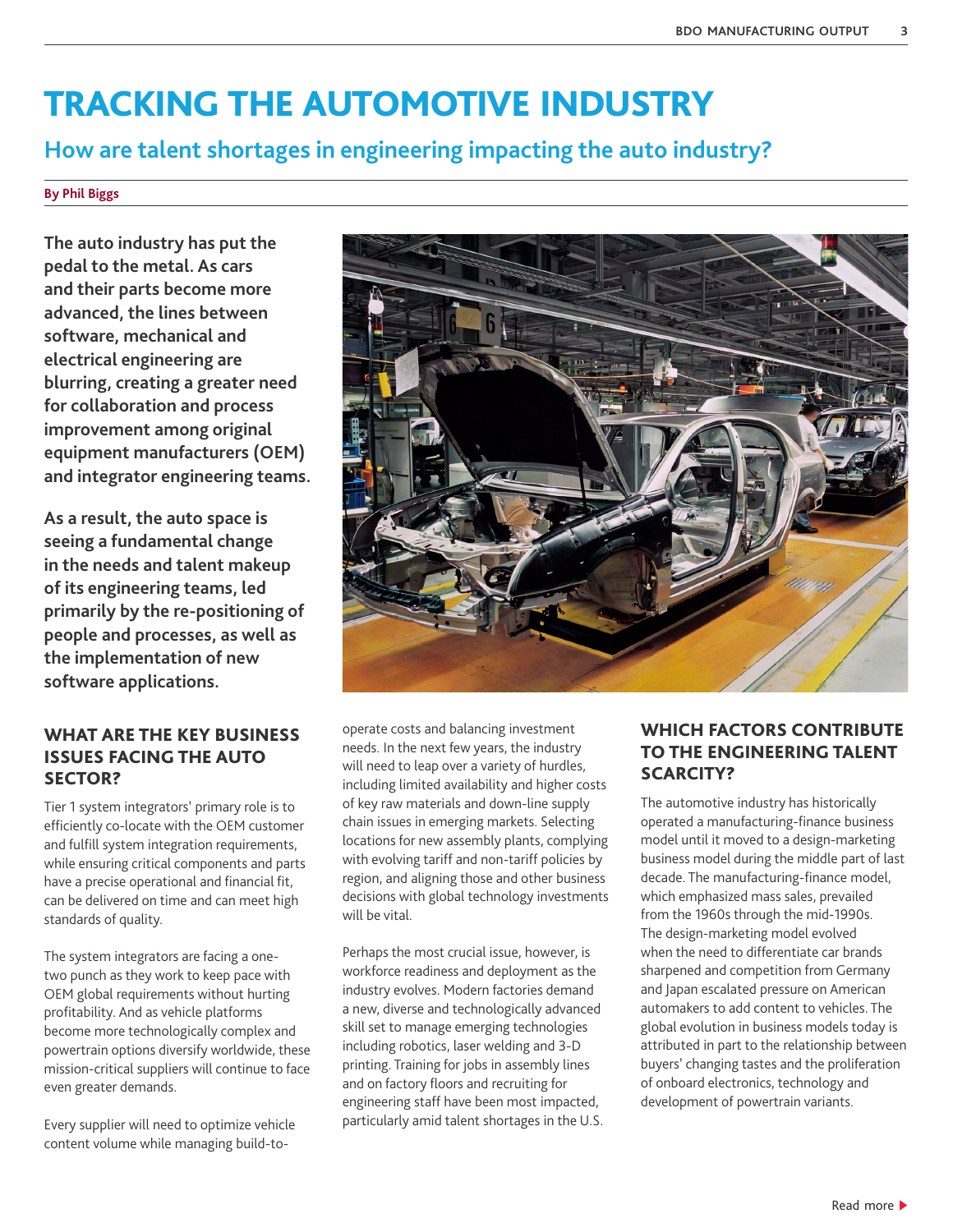## CONTINUED FROM PAGE 3 TRACKING THE AUTOMOTIVE INDUSTRY

Since the mid-2000s, market fracturing between baby boomers and echo boomers has prompted greater vehicle program diversity. Coupled with significant unit volume growth in North America, this generates significant demand for engineering resources and talent while competition for a limited pool of engineering talent is at an all-time high.

## WHAT ARE SOME OF THE CURRENT GAPS BETWEEN ENGINEERING REQUIREMENTS AND RESOURCES?

Because of the growing number of program launches, field production support is more vital than ever. Most customer program delivery now occurs in under two years, with advanced technology projects (in-vehicle **telematics** enhancement, infotainment, **sensor integration**) spanning four to five years. To achieve their ROI goals, these future projects require greater definition of time and motion and a better means to **prioritize which tech projects make it over the commercial finish line**. A global *process* cadence that incorporates common work standards across teams is critical to understanding and achieving efficiency goals and ROI. Auto manufacturers also need to develop comprehensive database tools that enable engineering teams to assess and allocate resources and requirements by global region in real time.

Engineering managers are also weighing the value of *contract labor* against full-time talent in their capacity planning. Hiring contractors can help managers in some cases avoid higher permanent capital expenses. However, manufacturers will want to consider the potential quality and re-work issues—as well as potential turnover—that can occur when working with contractors, especially in foreign locations. Matching software updates with new or ongoing project requirements without disrupting workflow is an ongoing challenge as well.

## HOW CAN AUTOMOTIVE OEMS, INTEGRATORS AND SUPPLIERS ADDRESS THE SHORTAGE?

Over the long term, the industry must invent smarter ways to do old jobs, unique ways to do new jobs, and encourage a new generation of talent to pursue engineering degrees. And to appeal to tomorrow's engineers, the industry needs to combat the perception that manufacturing is a dead-end road. The manufacturing industry, and the auto sector especially, may have to rev their engines and honk their horns to stand out against flashier tech jobs and effectively compete for scarcer engineering talent in the coming decade.

In the short term, OEMs and integrators should make plans now to realize aggressive industry growth goals with the same or fewer engineers. This means engineering teams will need to optimize their time, run projects more efficiently and increase productivity both in the advanced technology workstreams as well as program management delivery requirements.

## LOOKING AHEAD

Despite flattening volume so far in 2016, car sales are still expected to reach or surpass last year's record of 17.6 million by end of year. Even with low take rates on electric or hybrid alternatives and greater focus on SUVs and trucks, the projections for growth are solid based on millennial buyers entering the market, and ride sharing and other mobility choices driving demand.

According to the National Association of Manufacturers (NAM), 3 million manufacturing jobs are expected to be created over the next decade, with nearly half being automotive-related. Coupled with Google, Apple and other automakers' unrelenting investments in the connected car and autonomous vehicle and infrastructure requirements, market development will

continue and the need for engineering talent will not abate. The challenge is re-training the automotive workforce and matching emerging technical requirements to relevant shop-floor experience and new-age engineering skills.

To take advantage of the market opportunity, OEMs and integrators must link the multitude of technology options to unique and ever-changing consumer preferences, while simultaneously accelerating their new product speed to market. Engineering work processes must continually improve as the demands on product development grow. The dual challenge of scarce engineering talent and spiking volumes is causing a dramatic need to evaluate, re-evaluate and improve current engineering and product cycle plans, processes and tactics.



*Phil Biggs is a director in BDO's Manufacturing & Distribution practice focused on the automotive sector, and may be reached at* [pbiggs@bdo.com](mailto:pbiggs%40bdo.com?subject=)*.*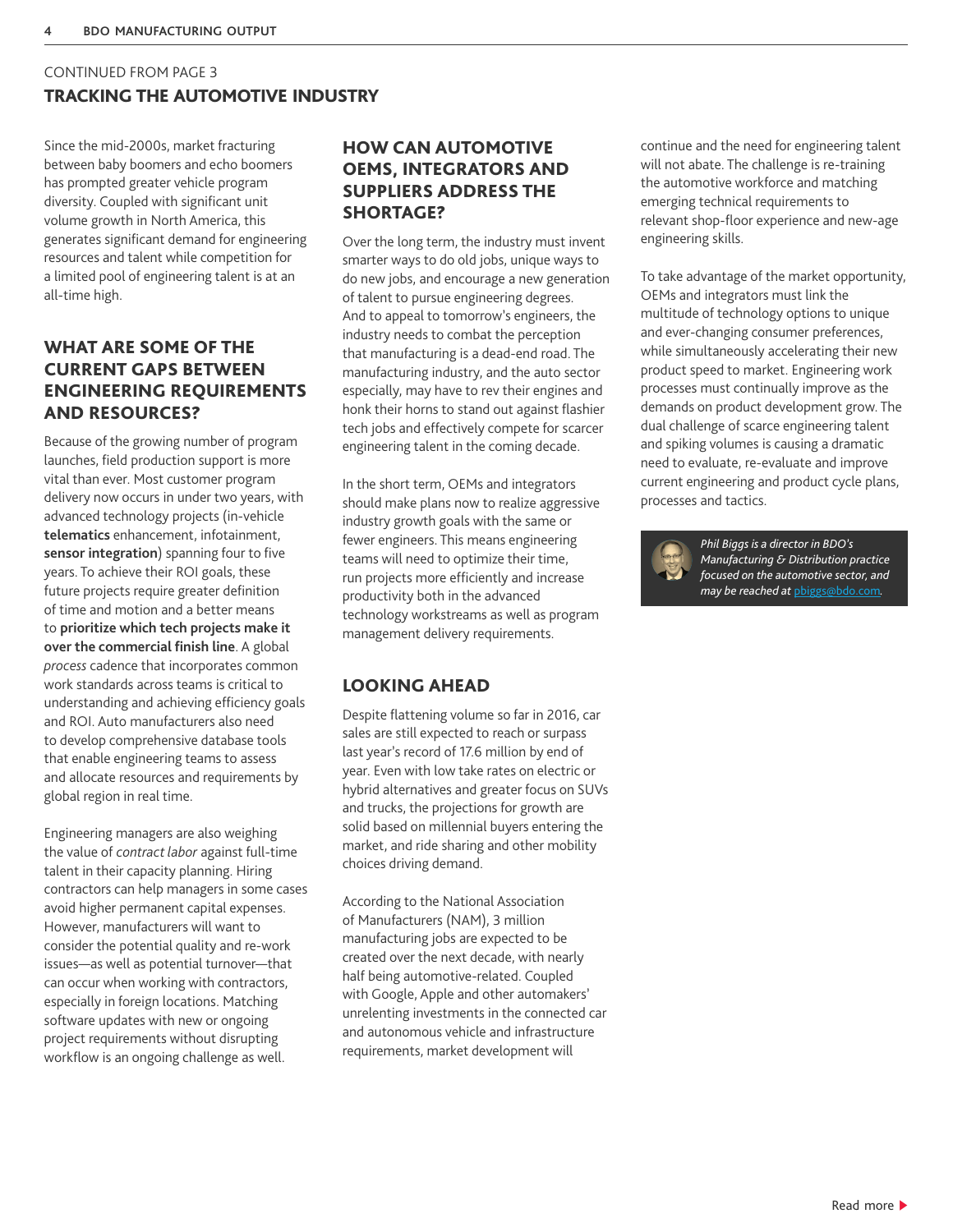## HOW TO KEEP THE LID ON YOUR FINANCES WHEN A FOOD RECALL STRIKES

**By Clark Schweers & Rick Schreiber**



Some of the biggest names in the grocery aisle have made headlines this year with high-profile recalls, including General Mills and Kellogg, among numerous other household staples. Major food manufacturers, including ConAgra, have also pulled their products from market with nationwide recalls. In fact, this year, the U.S. Department of Agriculture (USDA) has recorded 51 food safety and inspection recalls and alerts through Aug. 30, up a whopping 121.7 percent from the same period in 2015, when it recorded just 23. In 2014, the USDA recorded 39 recalls and alerts over the same time period, a figure approximately 30 percent lower than this year.

Manufacturers have noticed. According to the 2016 BDO Manufacturing RiskFactor Report, 100 percent of the largest publicly traded U.S. food manufacturers cite product quality, contamination issues or recalls as a significant business risk in their regulatory filings, up from 90 percent in 2015.

And it's clear the stakes are high not just for manufacturers, but for suppliers, retailers and grocers up and down the entire supply chain. It's important to understand why recalls are growing more common and to implement protective measures to mitigate risk before your supply chain sours.

### WHAT'S TURNING UP THE HEAT?

Often, upticks in regulatory action can simply be due to a more watchful eye from regulatory bodies. In 2015, President Obama signed into law the Food Safety Modernization Act (FSMA), arguably the most sweeping reform of food safety in more than 70 years. The FSMA provides the FDA with new legislative authority to establish preventive control standards and enforce compliance, as well as tools to better respond to problems when they do occur.

But while increased regulatory scrutiny is likely a contributor to the increase in product recalls and contamination issues, it's not entirely to blame. Shifting consumer preferences are prompting dramatic changes in the industry as some food manufacturers remove pesticides, preservatives and other additives from their products to take advantage of the organic craze. While the popularity of organic food is driven by a trend toward greater consciousness of health and wellness, synthetic substances serve an important role in safeguarding against spoilage and foodborne illness. More recently, food manufacturers have also begun removing preservatives and artificial ingredients from non-organic food, in response to demand for "natural" foods. The long-term health benefits of organic or natural foods remain unclear, but there's no question that the preservatives they exclude prevent bacterial growth during transport and distribution.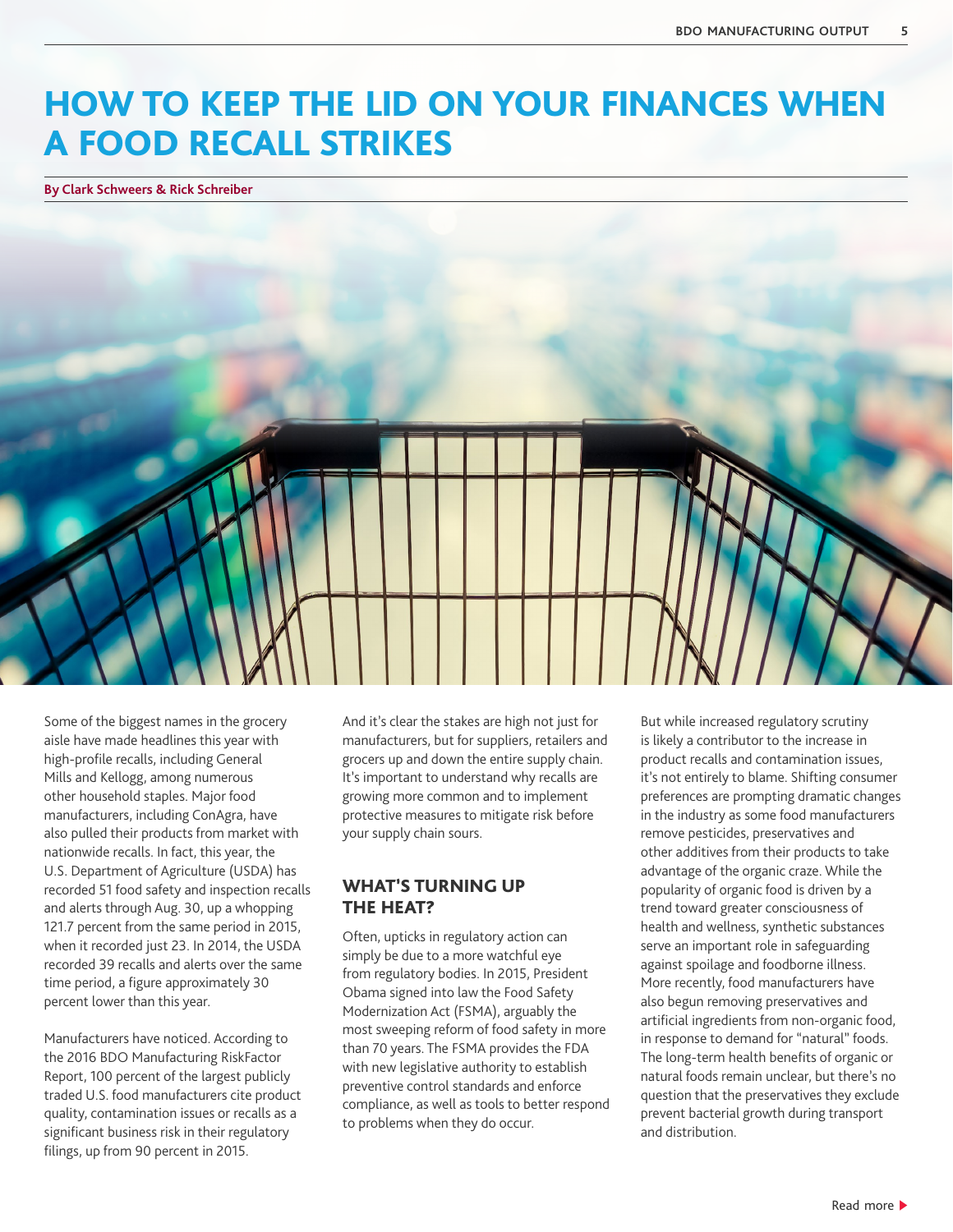## CONTINUED FROM PAGE 5 HOW TO KEEP THE LID ON YOUR FINANCES

Technology has also changed the way we detect and report on foodborne illness. Individual incidents that historically would have been dismissed as one-off episodes and gone unreported can now be tracked and connected by Genome and DNA testing. This allows regulators to better pinpoint the source of foodborne illness outbreaks, which could be contributing to the number of product recalls. Social media and consumerrun websites have also become popular forums for bringing an outbreak to attention.

## GLOVES ON: WHAT PROTECTIVE MEASURES CAN HELP?

Food processed at a single plant can be routed far and wide through the market — for example, a large processor's fruit may be sold in frozen bulk, smoothie mixes and other products under various manufacturers' brand names nationwide. This makes the process of a product recall potentially extensive and costly. And the consequences can persist long after the financial bleeding stops reputation can also take a serious bruising.

To shield themselves from the consequences of a contamination incident or recall, food manufacturers should consider these protective measures:

**1. Implement strong supply chain management procedures.** 

> An ounce of prevention is worth a pound of cure. Thoroughly understanding where risk lies along the supply chain and implementing strong quality controls can help to mitigate and detect food contamination before an outbreak occurs. To proactively manage the risk of a food recall incident, food manufacturers should implement policies and procedures to ensure their suppliers' and their own compliance with Current Good Manufacturing Practice regulations and the latest food safety standards, including food allergen controls and routine food safety audits by third-party certification bodies.

#### **2. Review contracts.**

Heavyweights in the retail industry are increasingly including indemnifications against damages in the event of a product recall or critical incident in their contracts with suppliers and manufacturers. Food manufacturers should thoroughly evaluate their agreements with distributors and retailers to identify where responsibility lies in the event of a recall, and avoid risky business where possible.

#### **3. Expect the worst.**

Every food facility should have an upto-date crisis management plan that establishes roles and responsibilities and outlines a strategy for every possible scenario.

#### **4. Invest in insurance protection.**

Product contamination policies have gained popularity in recent years not only because of the increased spotlight on food safety, but because investors expect it. Fortunately, as more companies incorporate liability, property and product recall policies within their coverage, more carriers have entered the market and the growing demand has pushed premiums down.

## BOILING OVER: HOW TO LIMIT THE DAMAGE?

No manufacturer is entirely safe from the risk of a recall or contamination incident. It's important to have a contingency plan in place to help identify the source of the contamination and isolate the problem to prevent further spread in plants and factories. Manufacturers should also have a response plan prepared to curb potential financial and reputational fallout. Consumers and investors alike are much more forgiving when companies react and respond quickly.

In the event of a contamination incident, it's also important to factor in potential losses to financial forecasts to staunch the bleeding and avoid future surprises. With recalls on

the rise, companies should take a close eye to their insurance policies and contracts with supply chain partners to pinpoint risk, and ensure the right protective measures are in place to keep the supply chain in check and limit damage in the event of a recall.

*This article was originally published in Food Manufacturing.* 



*Clark Schweers is the leader of BDO's Forensic Insurance and Recovery practice, and may be reached at*  [cschweers@bdo.com](mailto:cschweers%40bdo.com?subject=)*.* 

*Rick Schreiber is the national leader of BDO's Manufacturing & Distribution practice, and may be reached at*  rschreiber@bdo.com*.*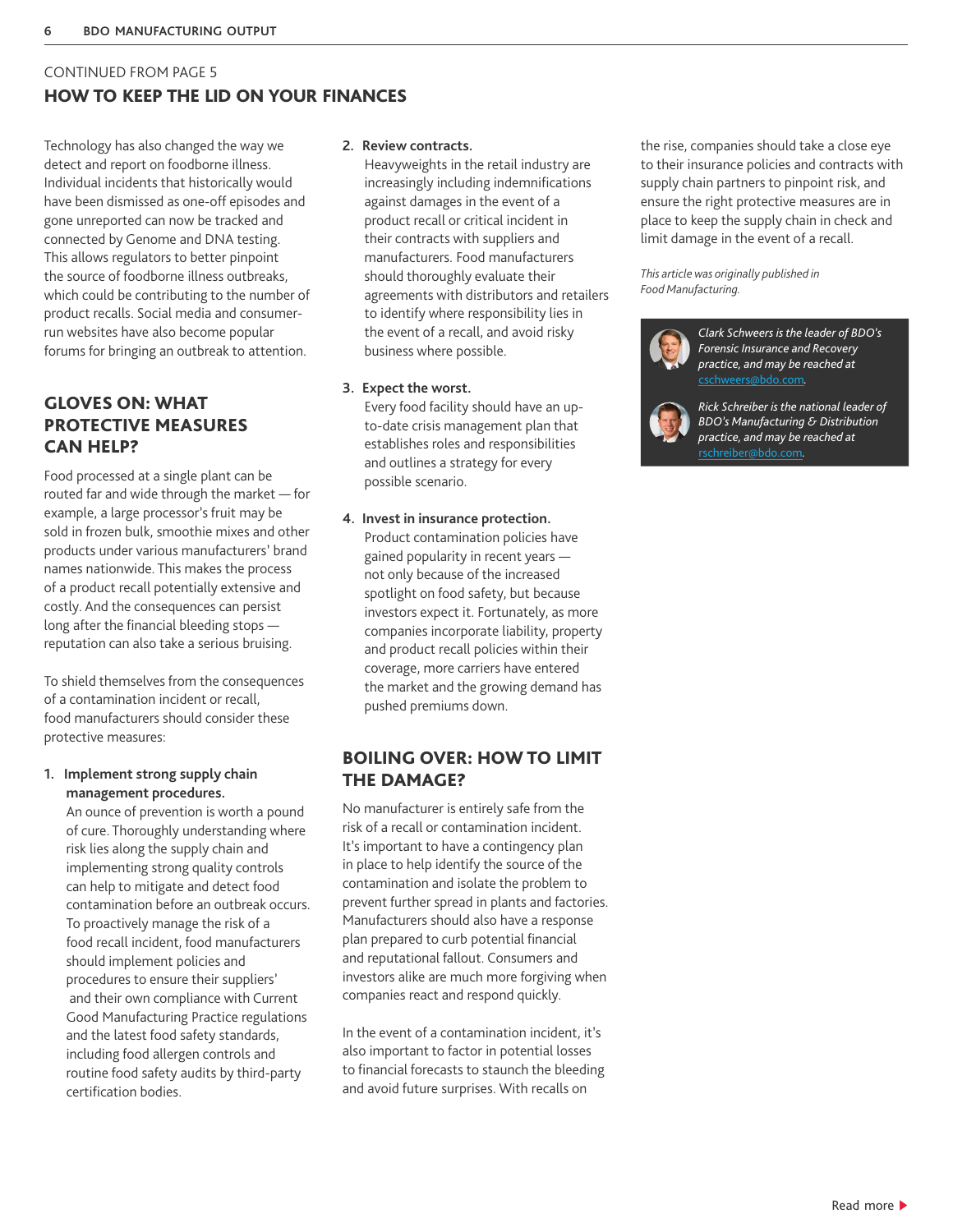## Q&A WITH ESKANDER YAVAR, NATIONAL LEADER OF BDO'S MANAGEMENT ADVISORY SERVICES



### **What do you find energizing about the work you do in manufacturing?**

We spend a lot of time working with middle market manufacturers, which is an exciting space. Many of our clients are at a critical growth point—a new product or service that they've introduced to the market is taking off, and with that success comes growing pains. Scaling up invites an entirely new set of challenges that we get to help them tackle.

## **What are some of the major issues these manufacturers are wrestling as they scale up?**

First and foremost, bad data is the source of many problems. Many companies mistakenly think that if they just adopt a new technology or practice, it will fix their difficulties, but it often just exacerbates the situation. Instead, it's the fundamental processes and systems, along with the data behind them, that need to be re-examined.

What does that look like? For one client, it was their purchasing list that was creating problems—they had 10 different ways they listed a specific part, which was purchased at many different prices from multiple vendors. The lack of standardization had a major trickle effect, ultimately reducing profits. When there are cracks in the foundation, the results are going to be damaged. The first priority must be to identify and repair those cracks.

Replenishment systems are one area where controls typically need tightening. Clean data is essential for having clear visibility into future demand, so there is stability around things like re-order points and safety stock. Problems, such as running out of a component in the middle of the manufacturing cycle, will compound quickly.

Inventory transparency is another area that creates major headaches. As companies scale up, the level of complexity in tracking every item in stock at every plant and warehouse increases exponentially. Management must have accurate data about how much inventory is on hand and for how long to gauge the health of the business.

Logistics and distribution also become more complicated as companies grow. As more parties get involved in delivering products to the end customer, the right tracking systems must be in place to give companies clear insight into exactly where their products are at every step of the manufacturing process.

#### **Beyond having clean data, what else do growing manufacturing companies need to maintain tight control over the process?**

Seamless integration between the supply chain, manufacturing and finance teams is crucial. When they are in sync, companies can drive growth and make advancements with much greater ease. When they are out of sync, everything becomes more complex.

Companies also need to consider their vendor strategy. What are the benefits of a regional hub strategy, compared with a more localized strategy? How important is it to have vendors in close proximity to a manufacturing facility? How will it affect cost and delivery times? Do alternative vendors need to be added to the mix to ensure a proper level of inventory? How will these decisions affect control over the process? These considerations can have major ramifications on the end result.

#### **What are some of the impediments to implementing these changes?**

Founders or owners who have built the business can be very sensitive to embracing change, which they can misinterpret as a loss of their control. Focusing on the root cause of problems that are emerging can help change their perspective. Late deliveries, unhappy customers, lower profit margins: these are all indications that the company has lost some level of control over the systems governing their manufacturing cycle.

It's important that everyone (founders included) see the value of change whether it's around processes, technology or new systems—and understand how tightening controls and processes can help the business reach a new level of maturity.

### **What new challenges lie ahead?**

It's easy to get caught up in the idea of implementing new technologies or more automation on the factory floor, with all of the chatter around Industry 4.0 and the movement toward more automated smart factories. But to capitalize on any of it, the basic foundations I've just discussed must be airtight. Accurate systems and processes must be in place in order to support the adoption of new technology. Automation will only necessitate even greater control over clean data, inventory visibility and the standardization of manufacturing processes.

*Eskander Yavar may be reached at*  [eyavar@bdo.com](mailto:eyavar%40bdo.com?subject=)*.*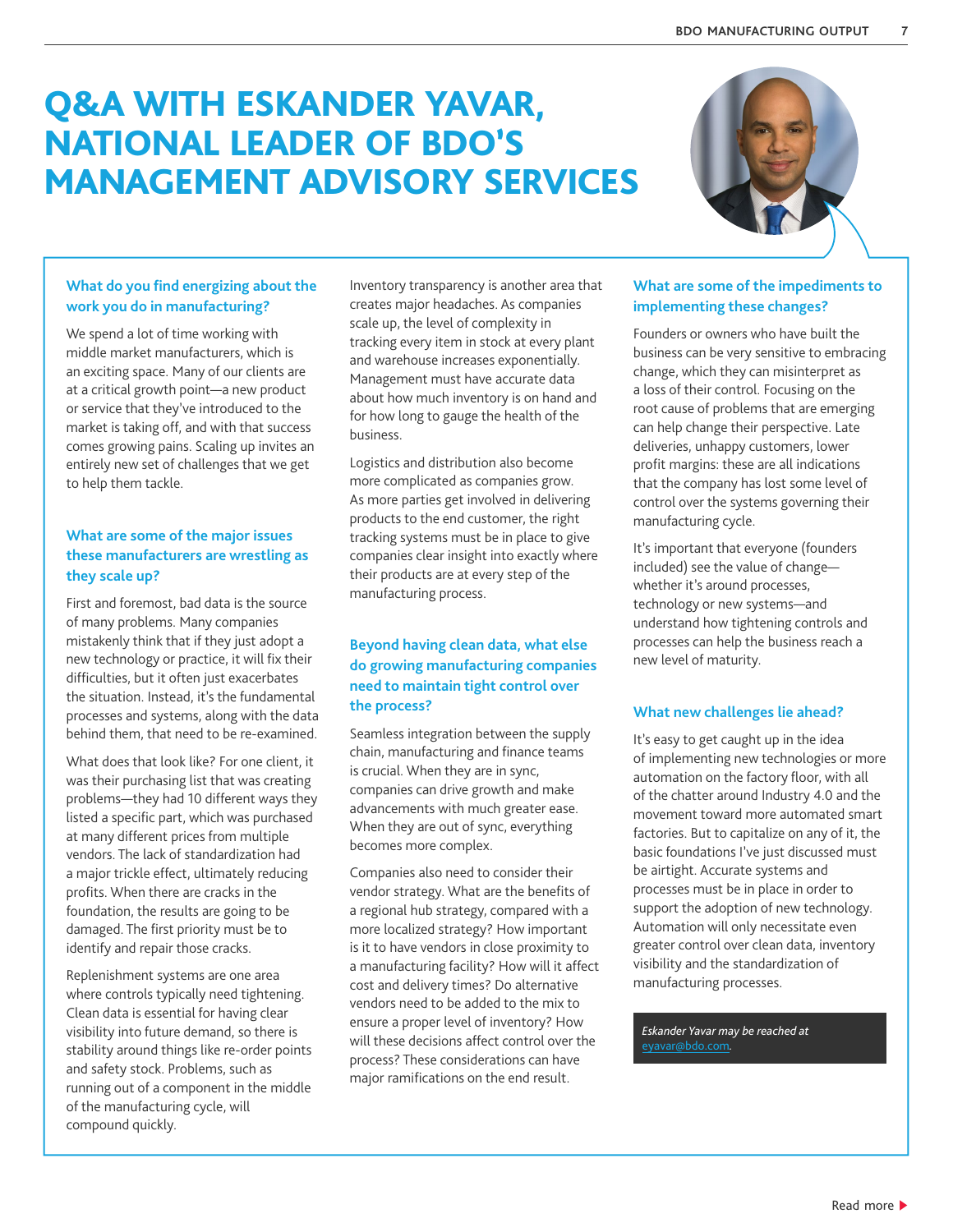## <span id="page-7-0"></span>PErspective in MANUFACTURING

A FEATURE EXAMINING THE ROLE OF PRIVATE EQUITY IN THE MANUFACTURING SPACE.



**Private equity firms continue to exert influence on manufacturers'** 

**global supply chains. There are a number of lucrative opportunities to create efficiencies and reduce operating costs along the entire supply chain, such as the impact of tax and duty on the bottom line.** 

Apollo Investment recently announced a partnership with Nike to build a regional apparel supply chain in the Americas for the sporting goods company, in contrast to the firm's long-term strategy of overseas production. The new manufacturing and logistics company—in which Nike will not invest directly—aims to bring production closer to home, partly in response to growing demand for increased sustainability and domestic manufacturing. The vertically integrated manufacturing hub will enable Nike's supply chain to be nimbler and will make it better suited to manufacture customized products, *Forbes* reports.

According to *Supply and Demand Chain Executive*, Apollo's Special Situations I fund has so far acquired New Holland, a Pennsylvania-based apparel manufacturer, and ArtFX, a Virginia-based textile screenprinting and logistics company. Apollo plans to buy more apparel suppliers and

textile firms in North and Central America, and build out new manufacturing plants, warehouses and logistics networks for Nike, *Forbes* reports.

In the auto manufacturing sector, Bain Capital is partnering with Japanese airbag manufacturer Daicel Group, and Carlyle Group is teaming up with Ningbo Joyson Electronic Corp.-owned Key Safety Systems to bid for Takata, an airbag supplier up for auction after a massive safety recall. KKR is also said to be mulling a bid, according to the *Financial Times*. With 70 million Takata airbag inflators globally scheduled for replacement by 2019, some of the bidders are considering bankruptcy proceedings to mitigate liabilities, *Bloomberg* reports. Because some of the world's largest automakers are expected to spend the next few years recalling airbag parts, Takata set up a committee in February to negotiate with its carmaker customers and other stakeholders.

Following its 2015 purchase of Chinese plastics injection manufacturer Ying Shing Enterprises, Platinum Equity will acquire Singapore-based industrial parts distributor Broadway Industrial Group's foam plastics and flow control devices divisions for \$111 million, according to *Mergers & Acquisitions*. Platinum specializes in turning divestitures into stand-alone businesses, and has extensive experience in the Asian markets, according to a press release. The Los Angeles-based PE firm plans to grow the Asian business both organically and through strategic add-on acquisitions, *Mergers & Acquisitions* reports.

In an unusually large Japanese deal, PE firms Bain Capital, KKR and MBK Partners are submitting second-round bids for Nissan's 41 percent stake in auto parts maker Calsonic Kansei, according to *Reuters*. The second bidding round is expected to close in October, so the value of bids cannot be ascertained. However, the parts maker has a market value of \$2.4 billion, and therefore represents a rare opportunity for a large deal. The drastic restructuring methods often associated with PE have traditionally been a turn-off for Japanese companies, but Nissan invited buyout firms to submit bids after corporate buyers failed to materialize, *Reuters* reports.

Supply chain optimization is one of several ways PE firms can create value and efficiencies in the manufacturing industry. Whether it is building a manufacturing backbone that helps reduce transportation costs and import duties, or building a platform by acquiring similar supplier and distributor companies within a given industry across the globe, there are significant opportunities for PE firms with an interest in the sector.

*Sources: Bloomberg News, Financial Times, Forbes, Insead, Mergers & Acquisitions, Reuters, Supply & Demand Chain Executive, Supply Chain Digest, Tompkins International* 

## FUTURE PERSPECTIVES: WHAT'S NEXT FOR MANUFACTURING INVESTORS?

As 3-D printing looks set to become the future of factory production, some industrial firms are betting big on the new technology. GE recently spent \$1.4 billion acquiring Sweden's Arcam AB and Germany's SLM Solutions Group in two separate transactions. The company—the world's largest maker of jet engines and gas turbines—aims to bolster its existing manufacturing operations, and build a \$1 billion 3-D printing business by 2020, *Bloomberg Markets* reports. The move could trigger a wave of acquisitions in the sector, as manufacturers move out of the R&D phase and begin using 3-D printers for more large-scale production.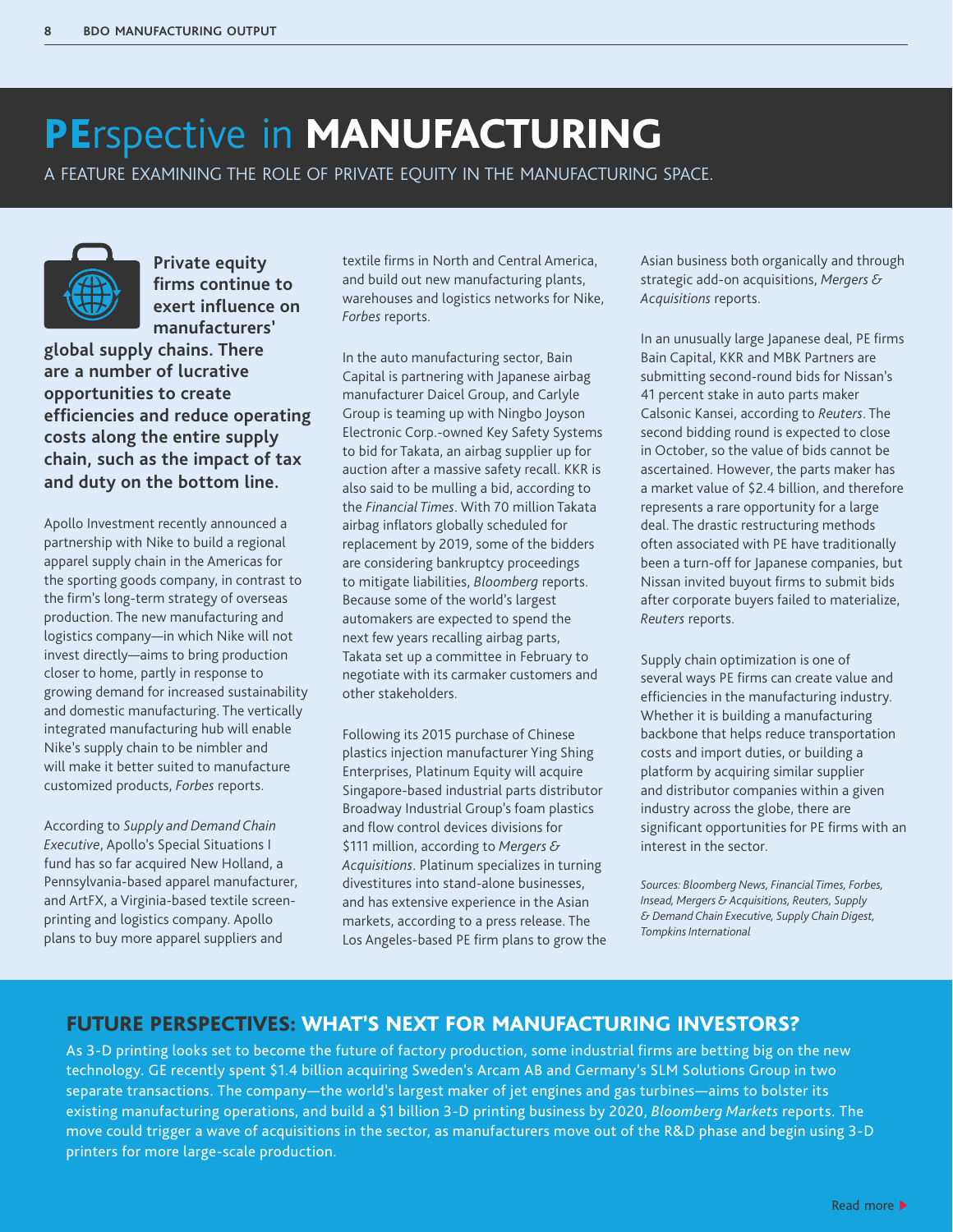## <span id="page-8-0"></span>DID YOU KNOW...

U.S. factory production rose 0.2 percent in September, [according to the Federal](http://www.manufacturing.net/news/2016/10/us-factory-production-modestly-rebounds-september)  [Reserve](http://www.manufacturing.net/news/2016/10/us-factory-production-modestly-rebounds-september), up from August's decline of 0.5 percent.

According to a [survey conducted by The Economist Intelligence Unit](http://www.pharmpro.com/article/2016/09/growth-strategies-open-new-risks-biopharma?__hstc=97553472.5b94df67165d1097842da87b7e63af87.1465319665470.1475770014440.1476738954391.30&__hssc=97553472.5.1476738954391&__hsfp=2774931620), 32 percent of biopharmaceutical executives report regulatory uncertainty as the highest potential disruption of their company's strategy in the next five years.

Forty percent of U.S. manufacturing companies surveyed expect to hire in the next six months, according to [a recent survey conducted by Prime Advantage](http://www.inddist.com/data-focus/2016/09/survey-midsize-industrial-manufacturers-optimistic-sales-employment-2016-remainder?__hstc=97553472.5b94df67165d1097842da87b7e63af87.1465319665470.1475770014440.1476738954391.30&__hssc=97553472.5.1476738954391&__hsfp=2774931620).

FedEx and UPS project that the number of seasonal workers they hire this year will remain steady at over 50,000 and 95,000 workers, respectively, after sharply ramping up holiday hiring earlier in the decade, according to *[The Wall Street Journal](http://www.wsj.com/articles/fedex-ups-gear-up-for-holiday-season-with-more-sorting-hubs-technology-1475245021)*.

Manufacturers shed 13,000 jobs in September, marking the second month of cuts, according [to the U.S. government's jobs report](http://www.bloomberg.com/news/articles/2016-10-07/us-jobless-rate-ticks-up-to-5-pct-employers-add-156k-jobs).

## MARK YOUR CALENDAR…

#### NOVEMBER

**Nov. 14-15 7th Annual American Manufacturing Strategies Summit** Sheraton San Diego / San Diego

**Nov. 16-18 FABTECH 2016** Las Vegas Convention Center / Las Vegas

#### DECEMBER

**Dec. 6 Smart Seminar Series - Additive Manufacturing: 3D Scanning and Imaging** NextEnergy / Detroit

**Dec. 6-7 NAM NPASC December Meeting** Ritz-Carlton Chicago / Chicago

### JANUARY

**Jan. 16-18 Council of Manufacturing Associations 2017 Winter Leadership Conference** Westin Annapolis / Annapolis, Md.

**Jan. 19-21 2017 International Conference on Manufacturing Technologies** San Diego

**For more information on these and other service offerings for the manufacturing and distribution industry, please contact one of the service leaders below:**

#### CONTACT:

**RICK SCHREIBER**  Manufacturing & Distribution Practice Leader 901-680-7607 / rschreiber@bdo.com

**LARRY BARGER** Managing Director, Assurance, Pittsburgh 412-434-8203 / lbarger@bdo.com

**MATT BECKER**  Tax Partner, Grand Rapids 616-802-3413 / mkbecker@bdo.com

**BRIAN ECCLESTON**  Assurance Partner, New York 212-885-8220 / beccleston@bdo.com

**SEAN HENAGHAN** Assurance Partner, Chicago 312-233-1803 / shenaghan@bdo.com

**ISSY KOTTON**  Assurance Partner, Los Angeles 310-557-8266 / ikotton@bdo.com

**CATHY ROZANSKI MCNAMARA** Assurance Partner, Detroit 248-244-6524 / crozanski@bdo.com

**FRED ROZELLE**  Assurance Partner, Detroit 248-244-6544 / frozelle@bdo.com

**JOHN TUCCI** Assurance Partner, Woodbridge 732-734-1031 / jtucci@bdo.com